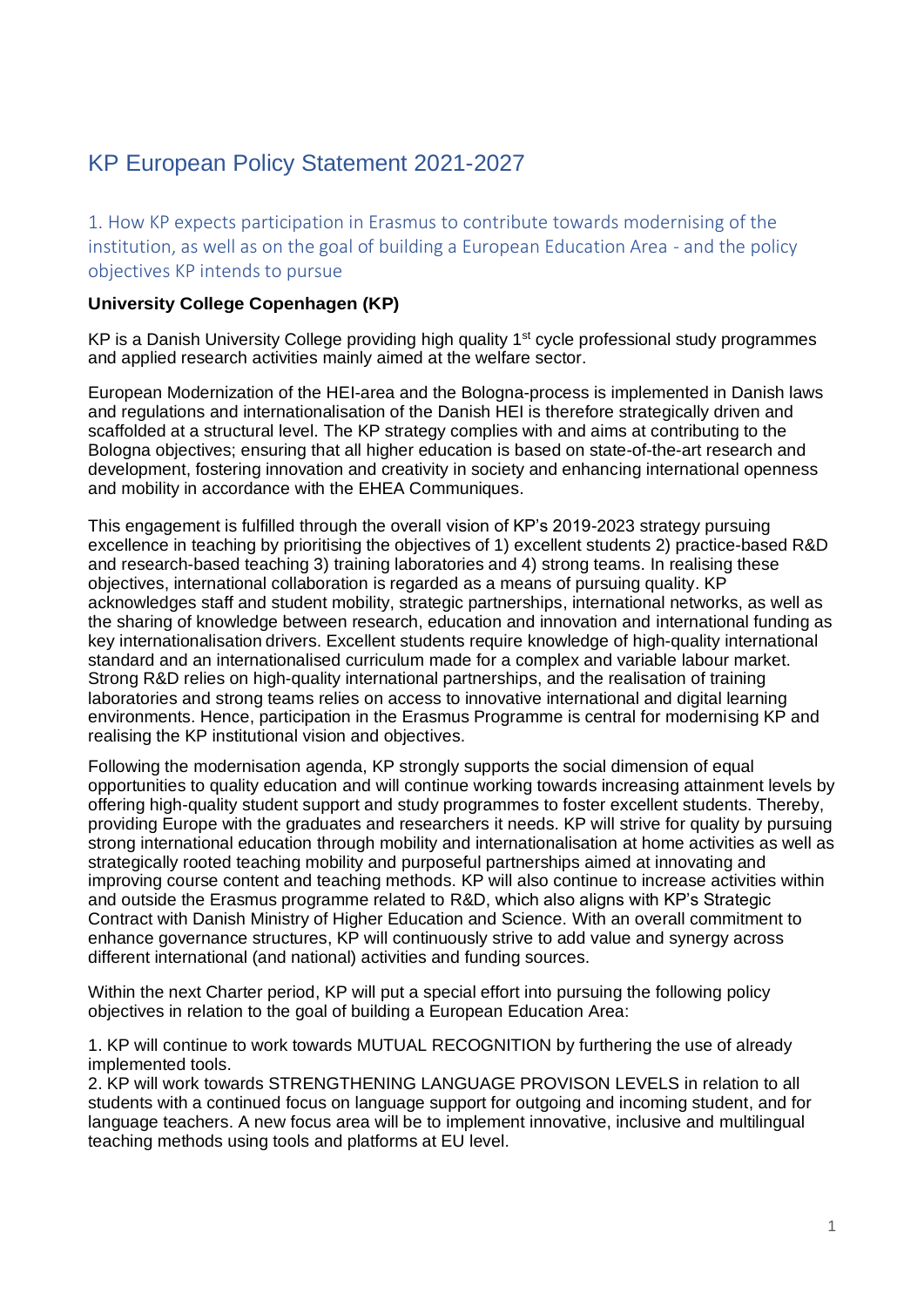3. KP will commit to the implementation of THE EUROPEAN STUDENT CARD INITIATIVE in order to secure straightforward and online administrative procedures in alignment with the KP strategy of professionalising and digitalising administration.

4. Offering the largest Early Childhood education in Denmark, KP recognises its key role in providing QUALITY IN EARLY CHILDHOOD EDCUATION AND CARE for future professionals and care systems. A focal point will therefore be to strengthen the Erasmus funded project participation within this area in order to contribute to a common understanding of what constitutes high-quality Early Childhood education and care in Europe.

5. KP will prioritise DIGITALISATION and develop education that meets the challenges and opportunities of education in the digital age in alignment with the KP digitalisation strategy. KP will especially focus on development and implementation of collaborative online learning modules and blended modules.

6. KP is working with the long-term strategic ambition of being recognised as a University of Applied Sciences. It sees strategic partnerships and EUROPEAN UNIVERSITY ALLIANCES as a valuable steppingstone for realising this ambition, as well as for strengthening funding possibilities and quality in collaboration and knowledge. Hence engagement in a European University Alliance will be pursued.

2.The Erasmus actions KP would like to take part in, how they will be implemented in practice and how they will contribute to achieving the objectives of KP's institutional strategy.

#### **KP intends to participate in the following actions:**

#### Erasmus Key Action 1 (KA1) - Learning mobility:

| The mobility of higher education students and staff                              |   |
|----------------------------------------------------------------------------------|---|
| Erasmus Key Action 2 (KA2) - Cooperation among organisations and institutions: X |   |
| Partnerships for Cooperation and exchanges of practices                          | Χ |
| Partnerships for Excellence – European Universities                              |   |
| Partnerships for Excellence - Erasmus Mundus Joint Master Degrees                |   |
| Partnerships for Innovation                                                      | Χ |
| Erasmus Key Action 3 (KA3):                                                      |   |
| Erasmus Key Action 3 (KA3) - Support to policy development and                   |   |

cooperation:

#### **Organisation**

KP understands the implementation of an international dimension as a joint project to strengthen and develop quality in education, practice and R&D. Key actors are associate and assistant lecturers, researchers, students, head of programmes, international coordinators and administrative staff.

In order to engage in international cooperation and realise international activities, KP has adopted a partly decentralised, partly centralised organisational structure. The implementation of internationalisation is decentralised as degree programmes hold the primary responsibility with a cross-cutting obligation at department and faculty level. The international office carries out a degree of centralised governance and coordination in relation to interinstitutional and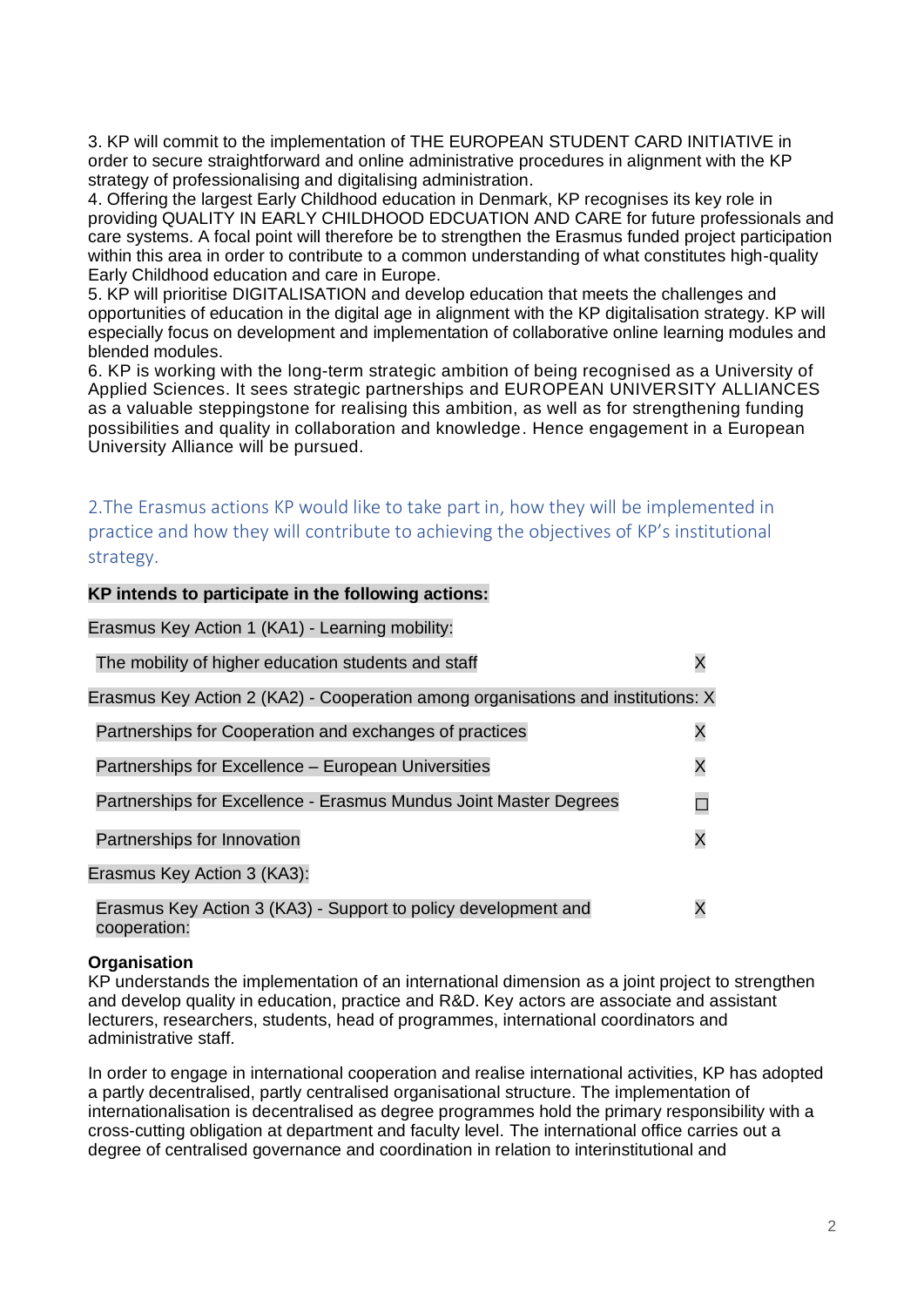organisational initiatives, especially in order to secure cross-cutting synergy and innovation as well as institutional and professional knowledge sharing. For this purpose, interinstitutional forums for international coordinators and responsible managers have been established. The international office provides extensive support services concerning strategical advice and consulting, monitoring, administration, funding, quality assurance and dissemination of relevant information. All activities are coordinated in close cooperation with local departmental international coordinators.

The decentralised responsibility as well as the centralised coordination pertains to activities under the Erasmus Programme and aims at promoting commitment and ownership and securing academic relevance of activities at all institutional levels.

## **Implementation of Programme Activities Participation in KA1 and KA2**

KP's project participation, network engagement and comprehensive student and staff mobility strongly benefit from funding by KA1 and KA2 and include activities with partners from both programme and partner countries.

High-quality student mobility supports the KP strategy area concerning excellent students by addressing students' competence building. High-quality teaching mobility as well as innovation and knowledge exchange are key drivers for establishing international professional communities, thus support the KP strategy areas of strong teams and teaching laboratories.

Long-term participation in the Erasmus Programme means that all structures are currently established concerning implementation of the basic ECHE-principles. Administration of mobility, partnership and agreements has been extensively digitised in order to promote effectiveness and sustainability, and initiatives have already been taken towards the implementation of central elements of the Erasmus Without Paper and European Student Card initiatives. In addition to the Erasmus funded language support for students, KP has also implemented supplementary language courses for both students and staff.

As part of the transition to the upcoming charter period, additional internal capacity building initiatives will be developed to support local departments to improve the quality of implementing activities. These initiatives will include systematic evaluation of existing activities (mobility and project participation) in order to provide data regarding needs for improvement, adjustments and innovation. Furthermore, actions will be taken to increase visibility and transparency of programme options, procedures and support on project application and management.

Specific attention will be devoted to: 1) developing more strategically rooted partnerships with selected partners matching the institutional and departmental strategies, 2) developing online courses and blended learning, 3) developing more mobility windows, 4) addressing reciprocity and added value in partnerships 5) increasing KP participation in KA2 projects (as partner and coordinator), 6) promoting sustainability in all mobility activities 7) enhancing synergy between the respective programme activities (i.e. KA1 and KA2) and other national and international KP activities.

These initiatives will be developed in close cooperation with local departmental stakeholders and will include surveys, promotion of information, seminars, workshops etc.

### **Participation in KA3**

Given KP's size and the welfare profile of study programmes, KP will explore future options for project collaboration within KA3 i.e. addressing development of civic society engagement and climate. KA3 opportunities will also be explored through membership of the UAS4-network in relation to joint engagement in policy development and reforms.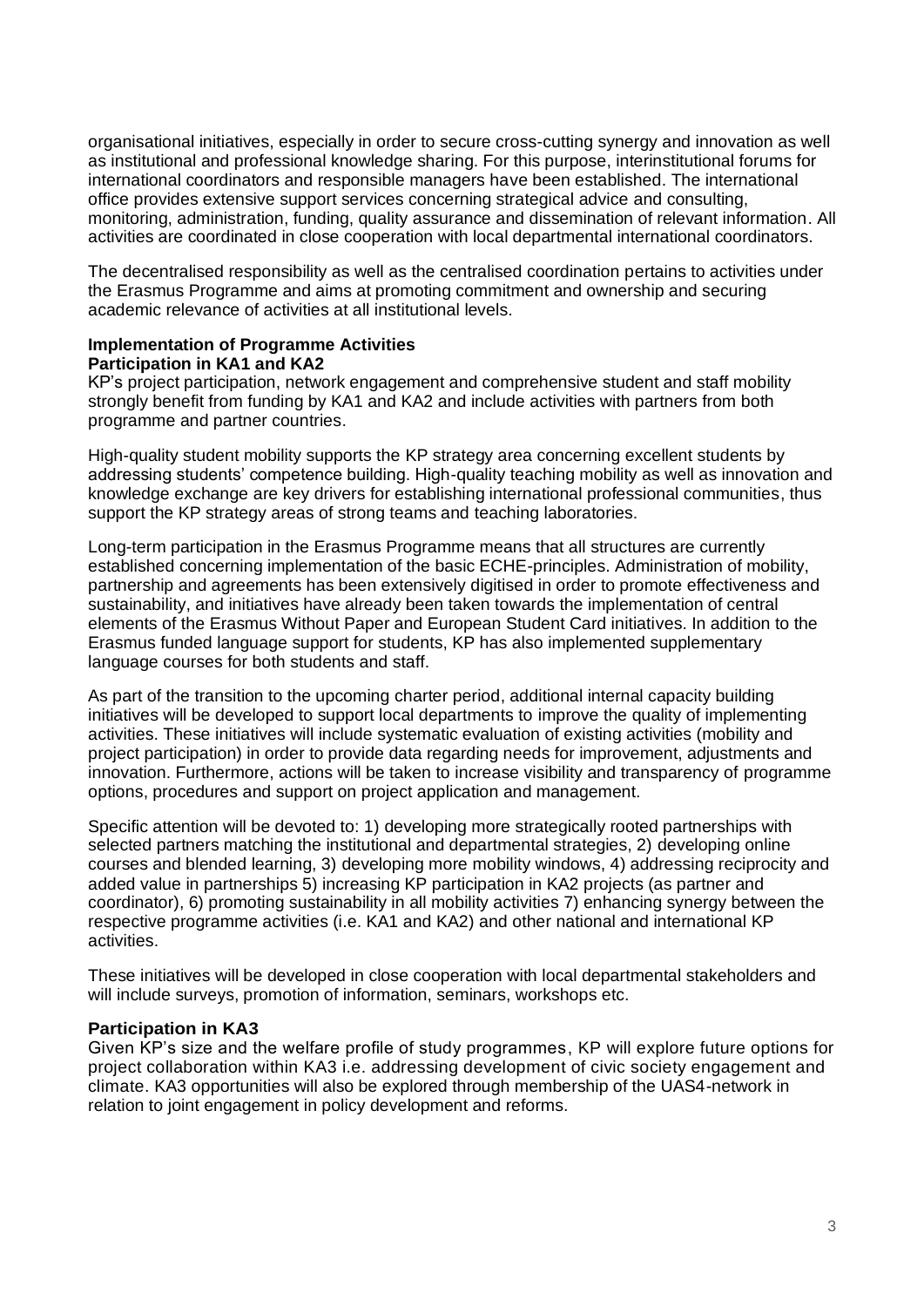## **Participation in European Universities**

The KP membership of the UAS4-Network will be a platform for discussing European University Alliances, hence exploring opportunities to form a European University Alliance.

## 3. The envisaged impact of KP's participation in the Erasmus+ Programme

With the KP European Policy Statement as lever for institutional ambitions, modernisation and qualification, and considering the above-mentioned actions towards implementation of the Erasmus actions, KP expects a strong impact both qualitatively, quantitatively, short-term and longterm. The impact is identified in 11 carefully selected targets with one or several indicators attached to each target as listed below:

| <b>Targets</b>                                                                | <b>Related indicators to monitor targets</b>                                                                                                                                                                           | <b>Indicative</b><br>timeline      |
|-------------------------------------------------------------------------------|------------------------------------------------------------------------------------------------------------------------------------------------------------------------------------------------------------------------|------------------------------------|
| 1. Increase<br>quality student<br>mobility                                    | a) increase outgoing student mobility from current<br>institutional baseline of 17 % to minimum 20 %<br>(including online and blended learning)                                                                        | *within the next<br>Charter period |
|                                                                               | b) implement a new communication strategy aimed at<br>visibility and transparency for all KP students                                                                                                                  | *Ultimo 2021                       |
|                                                                               | c) identify mobility windows for the degree                                                                                                                                                                            | *before 2024                       |
|                                                                               | programmes of social education, social work, nursing<br>and teaching as stated in current KP action plan - and<br>eventually, for all other degree programmes                                                          | *within the next<br>Charter period |
|                                                                               | d) develop mobility packages together with 2<br>strategically selected mobility partners for each KP<br>faculty in order to strengthen quality and accessibility<br>in student mobility                                | *within the next<br>Charter period |
| 2. Increase<br>quality staff<br>mobility                                      | a) increase outgoing staff mobility from current<br>institutional baseline of 12 % to minimum 15 %                                                                                                                     | *within the next<br>charter period |
|                                                                               | b) implement a new communication strategy aimed at<br>visibility and transparency for all KP staff                                                                                                                     | *ultimo 2021<br>*ultimo 2021       |
|                                                                               | c) examine outcome of KP staff mobilities for a 3-year<br>period as a baseline for developing strategically<br>rooted staff mobility and achieving stronger<br>institutional outcome                                   | *within the next<br>charter period |
|                                                                               | d) develop pathways for stronger recognition of staff<br>mobility by making achieved competences visible<br>within the University College knowledge database and<br>as an integrated part of staff performance reviews | *ultimo 2025                       |
| 3. Identify<br>strategic<br>partnerships as<br>leading the way<br>to stronger | a) Identify 2 strategic partnerships at faculty level for<br>student mobility and mobility packages                                                                                                                    | * ultimo 2021                      |
|                                                                               | b) identify 3 strategic partnerships at institutional level<br>defined by interinstitutional, horizontal and vertical<br>engagement                                                                                    | *ultimo 2023                       |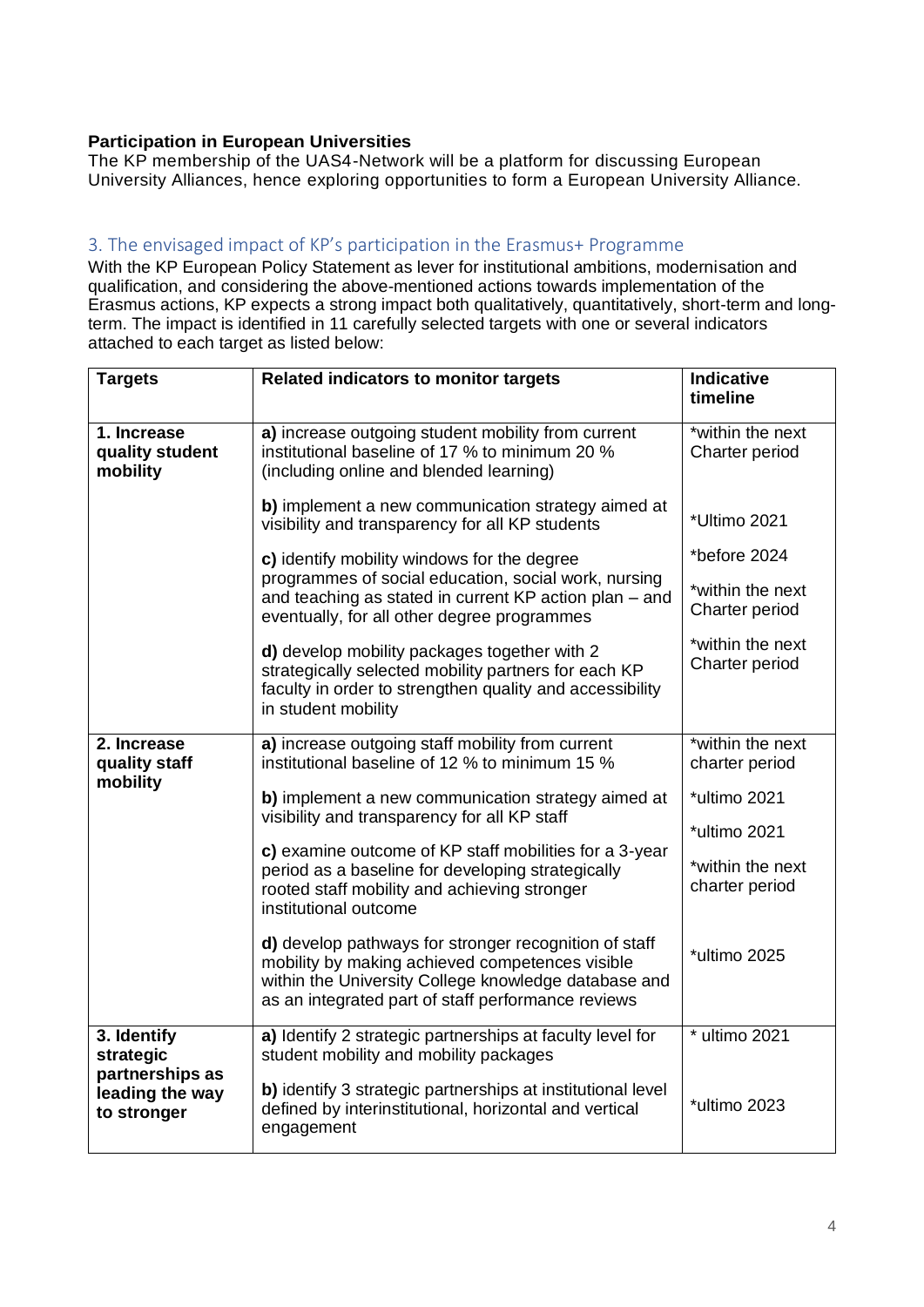| collaboration and<br>funding                                                      |                                                                                                                                                                                                                                                                                |                                        |
|-----------------------------------------------------------------------------------|--------------------------------------------------------------------------------------------------------------------------------------------------------------------------------------------------------------------------------------------------------------------------------|----------------------------------------|
| 4. Sustain current<br>level of KA107<br>funding and                               | a) provide KA107 application support with 1 yearly<br>workshop and 1 follow-up meeting for all KP<br>departments and individual online support                                                                                                                                 | *primo 2021                            |
| collaboration with<br>partner countries                                           | b) implement KP quality criteria for KA107 projects<br>selected for coordinated application by 2021                                                                                                                                                                            | *ultimo 2021                           |
|                                                                                   | c) coordinate yearly evaluation and exchange of best<br>practice through interinstitutional meetings and<br>communication channels                                                                                                                                             | *primo 2021                            |
| 5. Capacity build<br><b>KP</b> support and<br>knowledge for                       | a) provide application support with 1 yearly workshop<br>and 1 follow-up meeting for all KP departments in<br>addition to individual support and advice                                                                                                                        | *primo 2021                            |
| international<br>project<br>participation                                         | b) implement a communication strategy for updated<br>KA2 and KA3 information as well as visibility on KP<br>projects and best practice experiences                                                                                                                             | *ultimo 2022                           |
| 6. Increase KA2<br>and KA3 project<br>participation                               | a) increase participation in KA2 projects to at least 10<br>project participations within the next charter period                                                                                                                                                              | *within the next<br>charter period     |
|                                                                                   | b) investigate ways to initiate KA3 project participation                                                                                                                                                                                                                      | *ultimo 2023                           |
| 7. Increase KA2<br>projects with KP                                               | a) implement KP procedure and manual for KP project<br>management of KA2 projects                                                                                                                                                                                              | *primo 2022                            |
| as coordinator                                                                    | <b>b)</b> increase participation rate in KA2 projects<br>coordinated by KP from current 1 project to minimum<br>3 projects                                                                                                                                                     | *within the next<br>charter period     |
| 8. Increase short<br>term mobility<br>funding                                     | a) if applicable, realise 4 Erasmus funded short-term<br>mobility packages                                                                                                                                                                                                     | *within the next<br>charter period     |
| 9. Increase<br>blended and<br>online learning<br>project funding                  | a) implement 1 online international learning course at<br>each department                                                                                                                                                                                                      | *within the next<br>charter period     |
|                                                                                   | b) implement 4 blended learning courses at KP within<br>the next charter period                                                                                                                                                                                                | *within the next<br>charter period     |
| 10. Implement<br>sustainability<br>goals in relation<br>to all Erasmus<br>actions | a) implement an appendix to the KP sustainability<br>goals to endeavor sustainability in relation to all<br>student and staff mobility activities as well as all<br>international project management activities (i.e.<br>lowering resources and considering travel activities) | * ultimo 2022                          |
|                                                                                   | b) implement all related procedures in relation to the<br>above-mentioned appendix                                                                                                                                                                                             | *ultimo 2024                           |
| 11. Continue<br>development of<br>quality in support                              | a) implement Erasmus Student Card                                                                                                                                                                                                                                              | *according to<br>Erasmus<br>directions |